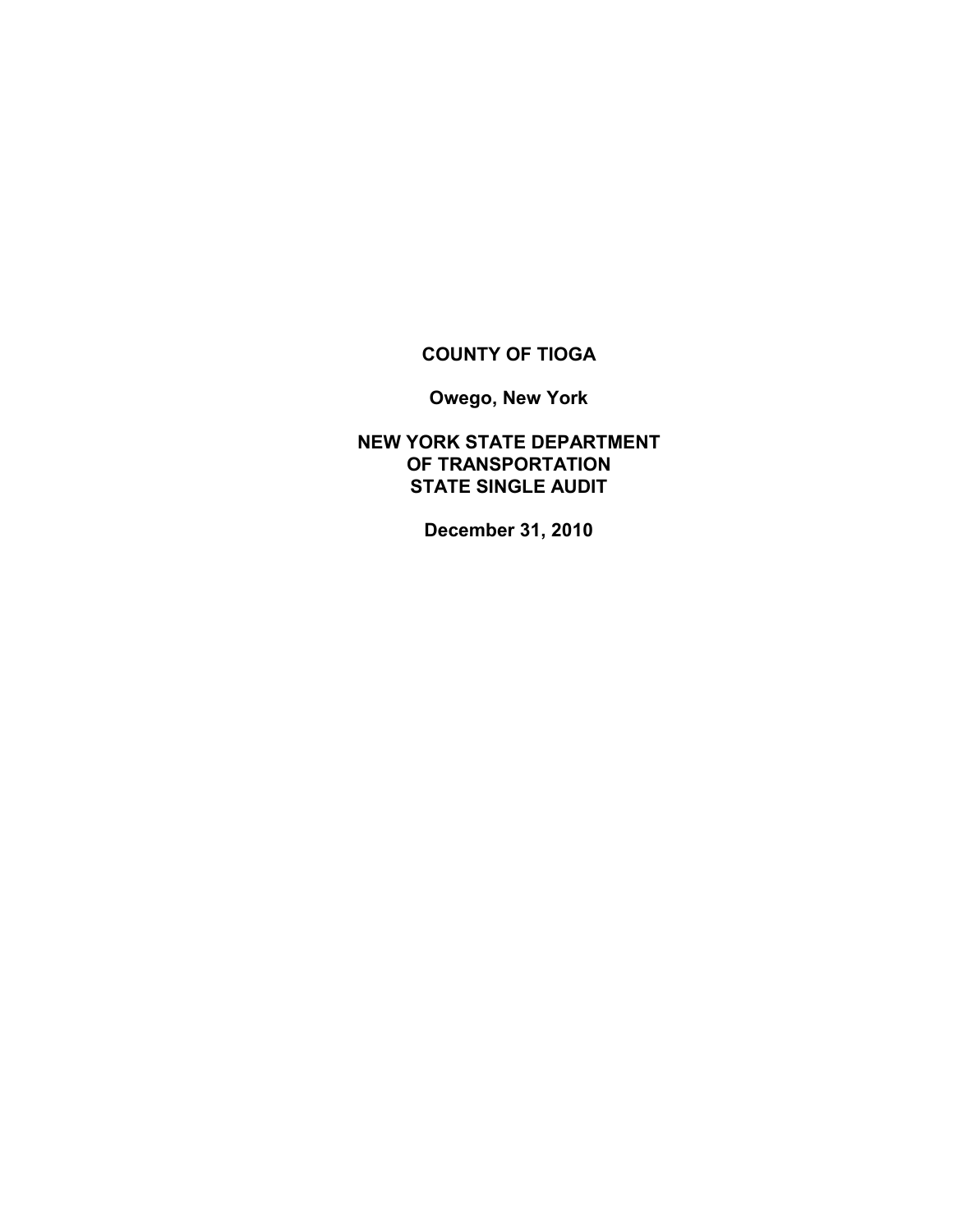#### COUNTY OF TIOGA NEW YORK STATE DEPARTMENT OF TRANSPORTATION STATE SINGLE AUDIT DECEMBER 31, 2010

|                                           | 1-1а          |
|-------------------------------------------|---------------|
|                                           | $\mathcal{P}$ |
|                                           | 3             |
| Schedule of Findings and Questioned Costs |               |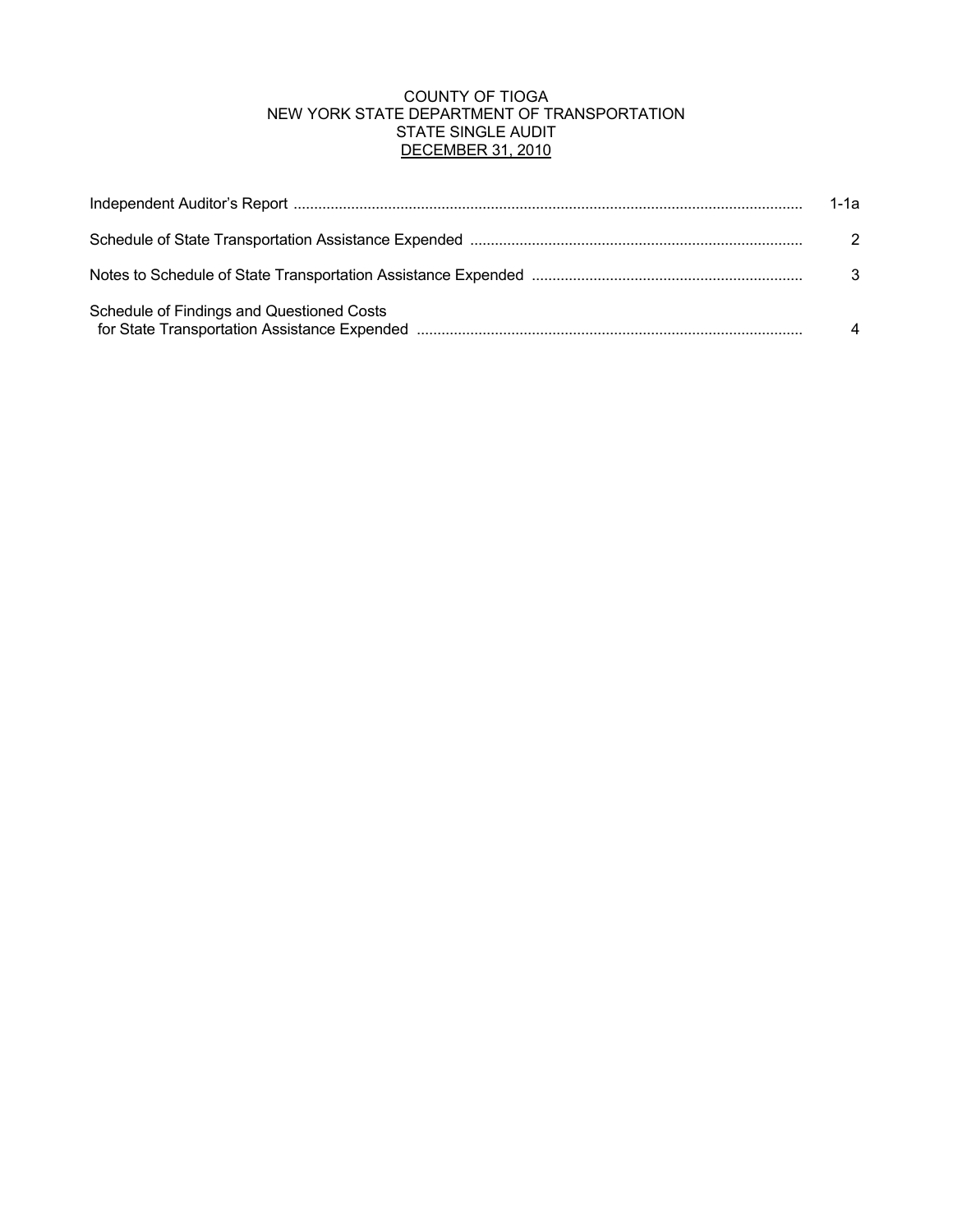Ī John H. Dietershagen, C.P.A. Jerry E. Mickelson, C.P.A. Thomas K. Van Derzee, C.P.A. Debbie Conley Jordan, C.P.A. Patrick S. Jordan, C.P.A. Duane R. Shoen, C.P.A. Lesley L. Horner, C.P.A. D. Leslie Spurgin, C.P.A.



# **Ciaschi Dietershagen Little Mickelson & Company, LLP**

*Certified Public Accountants and Consultants*

Frederick J. Ciaschi, C.P.A.

#### REPORT ON COMPLIANCE AND CONTROLS OVER STATE TRANSPORTATION ASSISTANCE EXPENDED BASED ON AN AUDIT OF FINANCIAL STATEMENTS PERFORMED IN ACCORDANCE WITH *GOVERNMENT AUDITING STANDARDS*

#### INDEPENDENT AUDITOR'S REPORT

County Legislature County of Tioga Owego, New York

#### **Compliance**

We have audited the compliance of the County of Tioga (the County) with the types of compliance requirements described in the preliminary Draft Part 43 of the New York State Codification of Rules and Regulations (NYCRR) that are applicable to each state transportation assistance program tested for the year ended December 31, 2010. The programs tested are identified in the summary of audit results section of the accompanying schedule of findings and questioned costs. Compliance with the requirements of laws, regulations, contracts and grants applicable to each program tested is the responsibility of the County's management. Our responsibility is to express an opinion on the County's compliance based on our audit.

We conducted our audit of compliance in accordance with generally accepted auditing standards; the standards applicable to financial audits contained in *Government Auditing Standards*, issued by the Comptroller General of the United States; and Draft Part 43 of NYCRR. Those standards and Draft Part 43 require that we plan and perform the audit to obtain reasonable assurance about whether non-compliance with the types of compliance requirements referred to above, that could have a direct and material effect on the state transportation assistance programs tested, has occurred. An audit includes examining, on a test basis, evidence about the County's compliance with those requirements and performing such other procedures as we considered necessary in the circumstances. We believe that our audit provides a reasonable basis for our opinion. Our audit does not provide a legal determination on the County's compliance with those requirements.

In our opinion, the County complied, in all material respects, with the requirements referred to above that are applicable to each of its state transportation assistance programs tested for the year ended December 31, 2010.

#### Internal Control Over Compliance

The management of the County is responsible for establishing and maintaining effective internal control over compliance with the requirements of laws, regulations, contracts, and grants applicable to state transportation assistance programs tested. In planning and performing our audit, we considered the County's internal control over compliance with requirements that could have a direct and material effect on the state transportation assistance programs tested in order to determine our auditing procedures for the purpose of expressing our opinion on compliance, and to test and report on the internal control over compliance in accordance with Draft Part 43 of NYCRR.

39 Church Street Cortland, New York 13045 607-753-7439 *fax 607-753-7874*

 401 East State Street ~ Suite 500 Ithaca, New York 14850 607-272-4444 *fax 607-273-8372* **w[ww.cdlm.com](www.cdlm.com)**

**CORTLAND ITHACA WATKINS GLEN**

108 West Fourth Street Watkins Glen, New York 14891 607-535-4443 *fax 607-535-6220*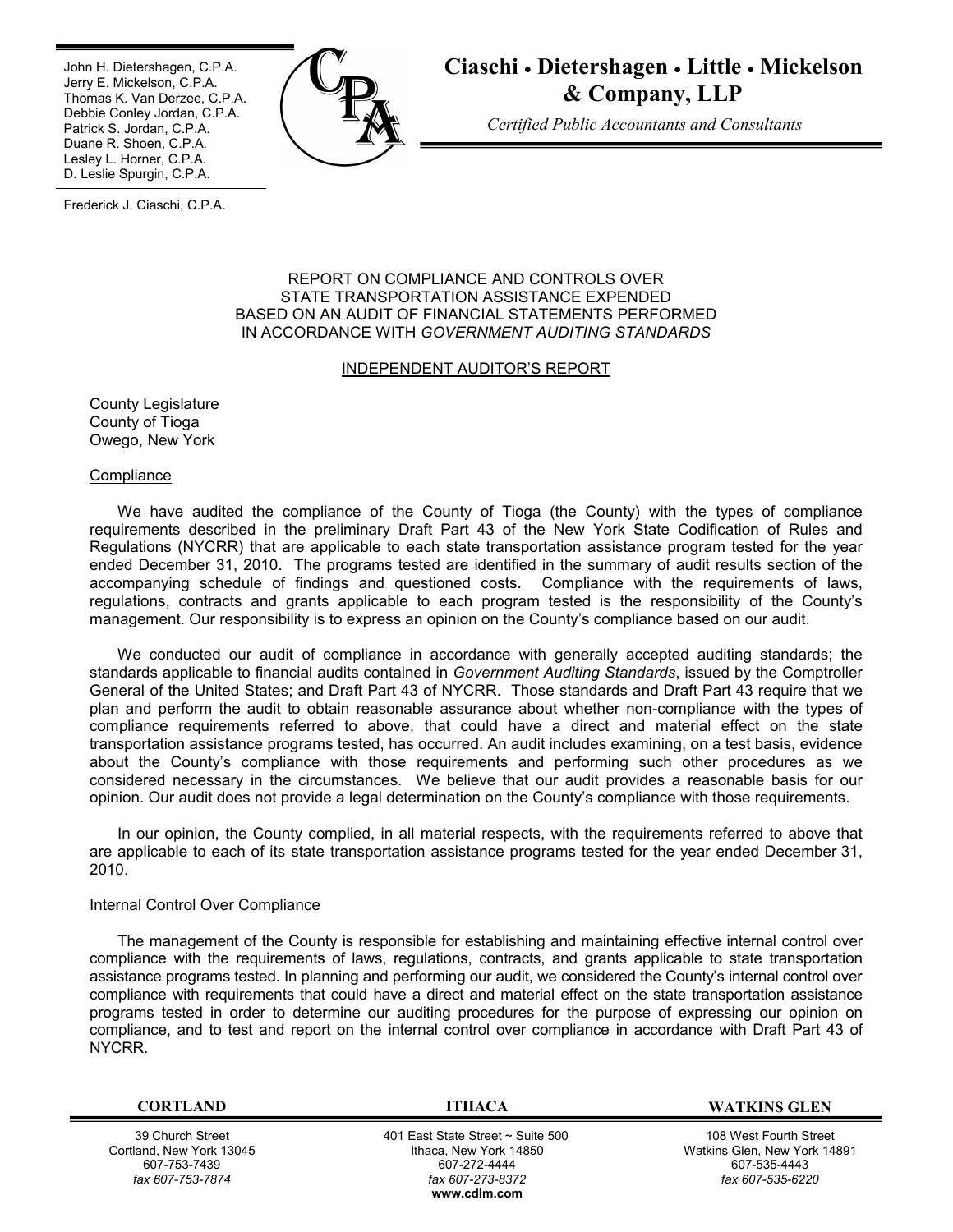Our consideration of the internal control over compliance would not necessarily disclose all matters in the internal control that might be material weaknesses. A material weakness is a reportable condition in which the design or operation of one or more of the internal control components does not reduce to a relatively low level the risk that non-compliance with applicable requirements of laws, regulations, contracts, and grants, that would be material in relation to state transportation assistance programs tested, may occur and not be detected within a timely period by employees in the normal course of performing their assigned functions. We noted no matters involving the internal control over compliance and its operation that we consider to be material weaknesses.

#### Schedule of State Transportation Assistance Expended

We have audited the financial statements of the County as of December 31, 2010 and for the year ended December 31, 2010, and have issued our report thereon dated August 16, 2011, except for Note 6, as to which the date is September 14, 2011. Our audit was performed for the purpose of forming an opinion on the County's financial statements taken as a whole. The accompanying schedule of state transportation assistance expended is presented for purposes of additional analysis as required by Draft Part 43 of NYCRR, and is not a required part of the basic financial statements. Such information has been subjected to the auditing procedures applied in the audit of the financial statements and, in our opinion, is fairly stated, in all material respects, in relation to the financial statements taken as a whole.

This report is intended solely for the information and use of the County of Tioga's management and the New York State Department of Transportation. However, this report is a matter of public record and its distribution is not limited.

Cinschi, Dicturlagn, Little, Mickelson & Co., LLP

August 16, 2011, except for Note 6, as to which the date is September 14, 2011 Ithaca, New York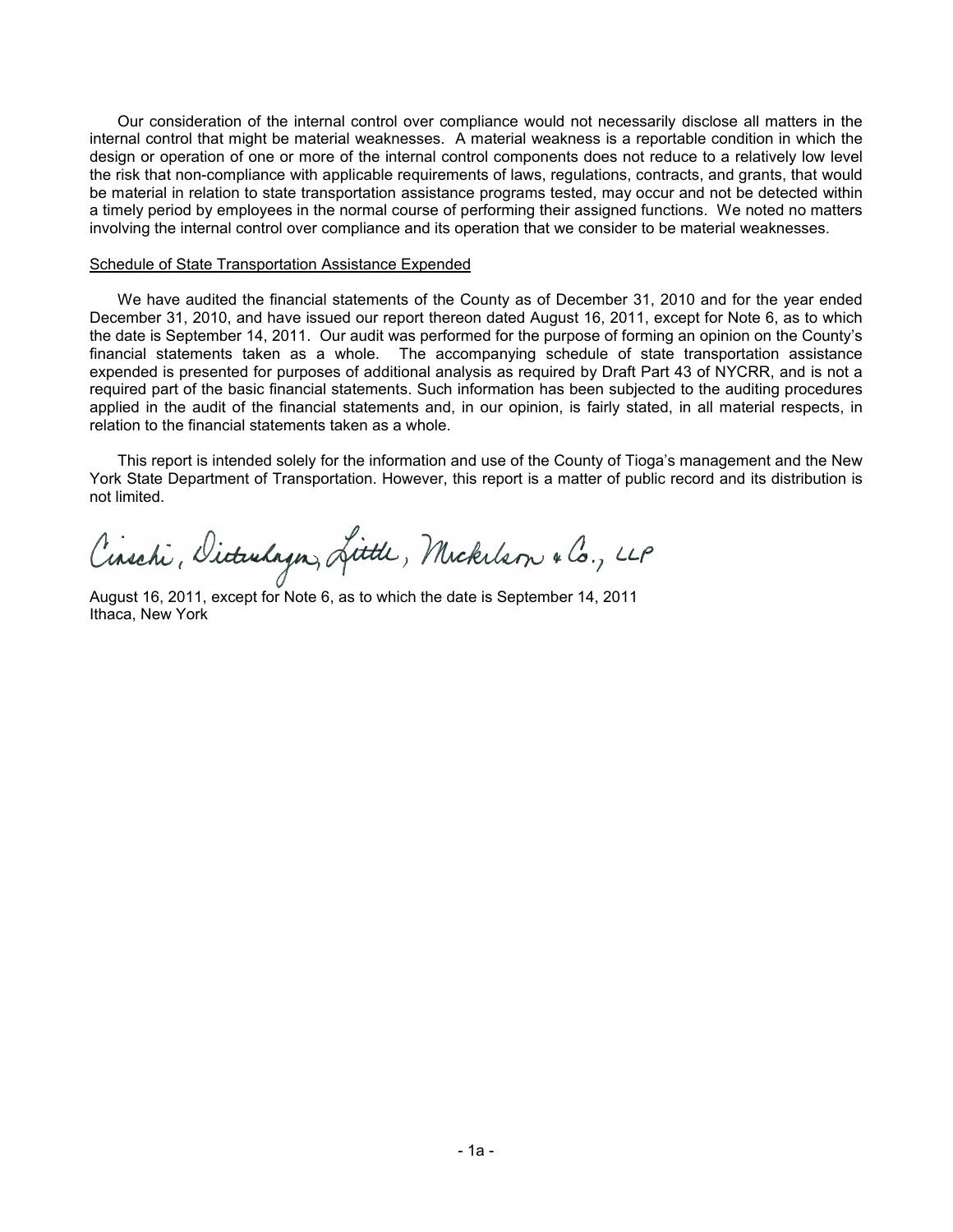#### COUNTY OF TIOGA SCHEDULE OF STATE TRANSPORTATION ASSISTANCE EXPENDED FOR THE YEAR ENDED DECEMBER 31, 2010

| Program Title                                                                                | <b>NYSDOT</b><br>Contract | Ref. Number | Expenditures  |
|----------------------------------------------------------------------------------------------|---------------------------|-------------|---------------|
| Consolidated Local Streets and Highway<br>Improvement Program (CHIPS) - Capital<br>Component | (1)                       | (1)         | \$<br>875,381 |
| <b>State Transit Operating Assistance</b>                                                    |                           | (1)         | 684,911       |
| <b>Total State Transportation Assistance Expended</b>                                        |                           |             | 1,560,292     |

(1) Denotes unable to obtain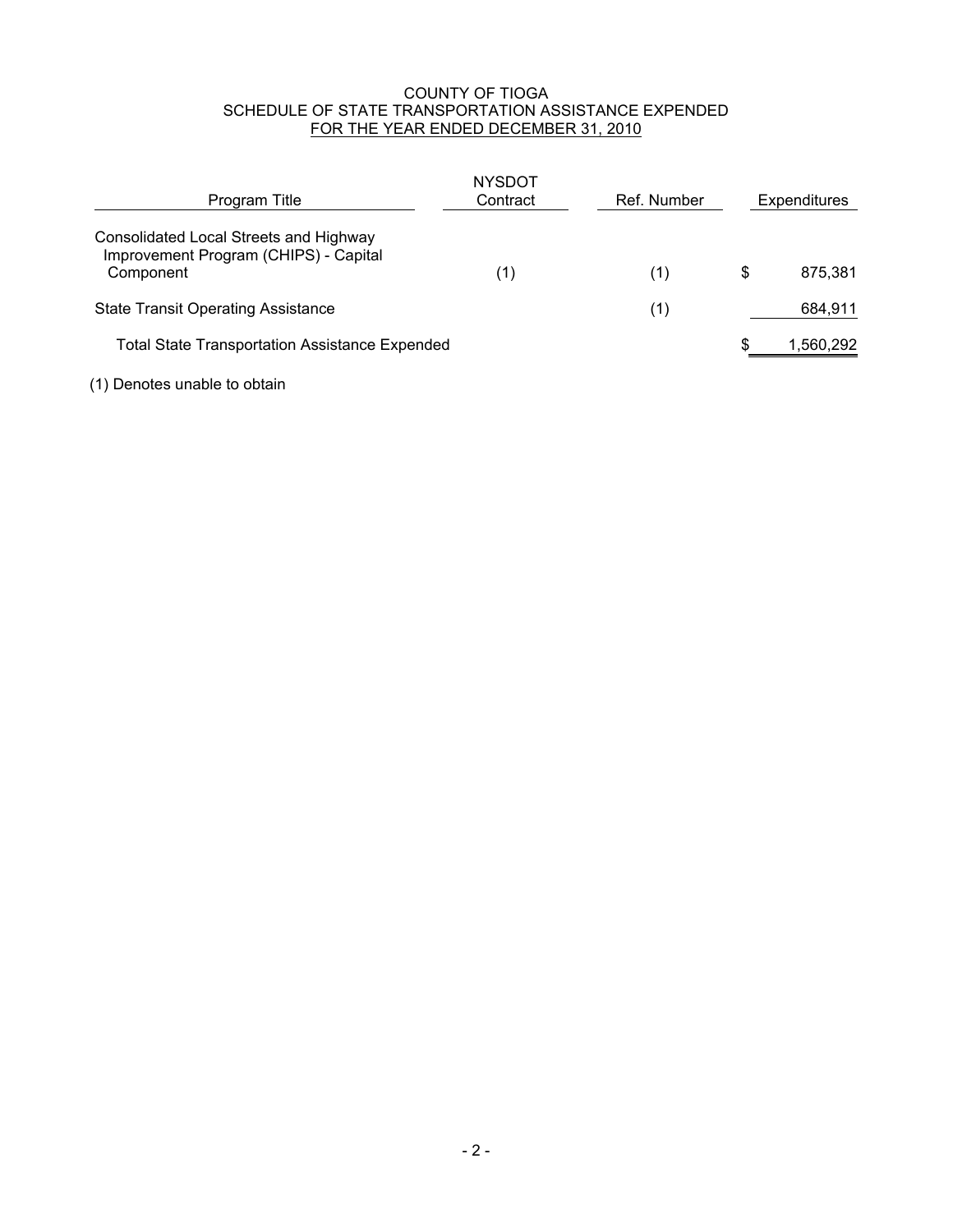#### COUNTY OF TIOGA NOTES TO SCHEDULE OF STATE TRANSPORTATION ASSISTANCE EXPENDED DECEMBER 31, 2010

#### Note 1 - General

The accompanying Schedule of State Transportation Assistance Expended of the County of Tioga presents the activity of all financial assistance programs provided by the New York State Department of Transportation.

#### Note 2 - Basis of Accounting

The accompanying Schedule of State Transportation Expended is presented using the accrual basis of accounting.

#### Note 3 - Matching Cost

The costs associated with the federal and local shares of the Marchiselli projects are not included in the reported expenditures.